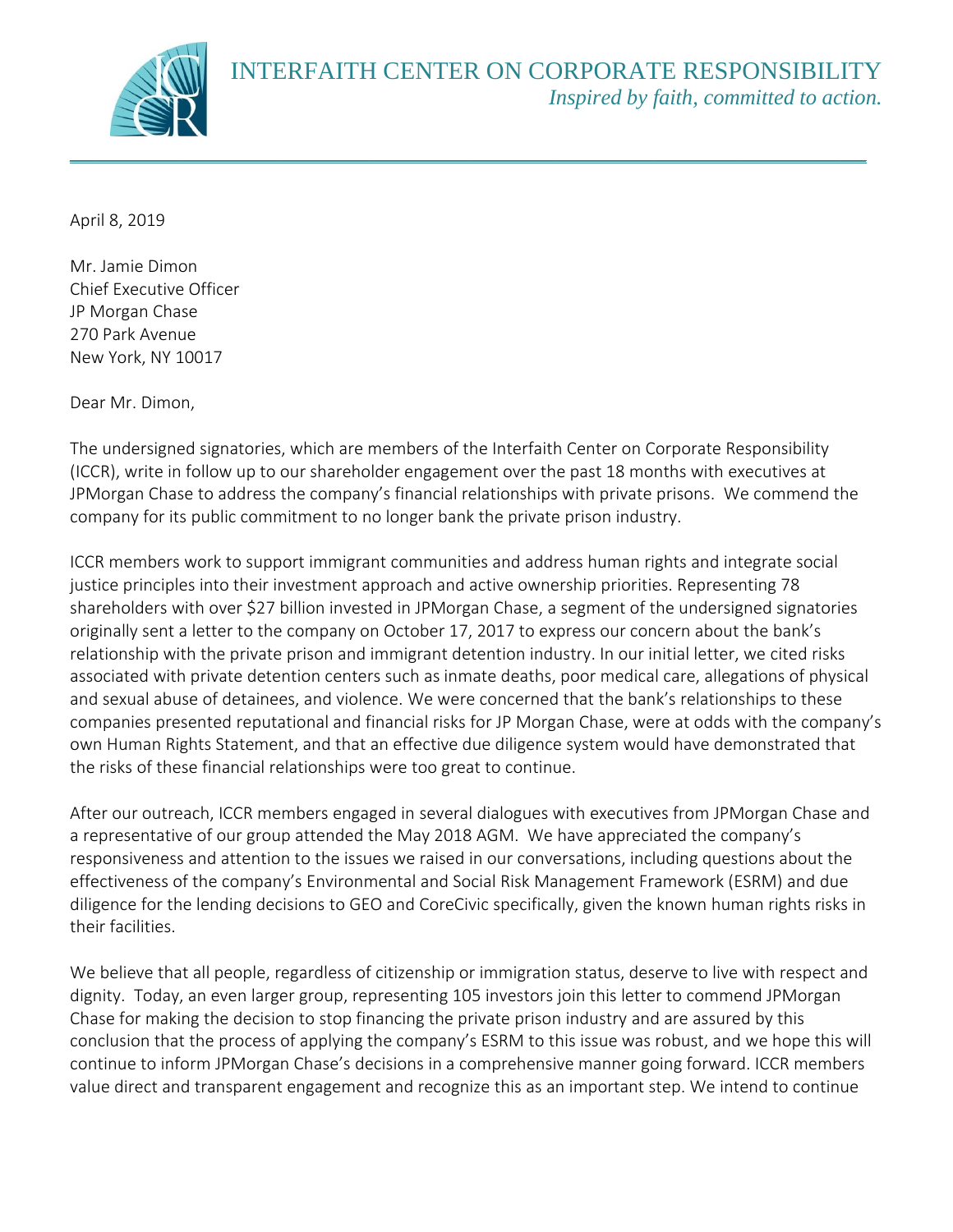engagements to monitor the progress of this meaningful decision and we encourage additional disclosure on the exact steps that were taken and how any existing relationships with the private prison companies will come to an end. Mary Beth Gallagher [\(mbgallagher@tricri.org\)](mailto:mbgallagher@tricri.org) at the Tri-State Coalition for Responsible Investment will be the point of contact for the undersigned signatories.

Sincerely,

Sister Patricia Mahoney CSJ

Sister Patricia Mahoney, CSJ Sister Nora Nash, OSF

Nora M. Hash, osF

Sisters of St. Joseph of Brentwood Sisters of St. Francis of Philadelphia

Mary Bin Gullagher

Mary Beth Gallagher Nadira Narine Tri-State Coalition for Responsible Investment Interfaith Center on Corporate Responsibility

Madua Narine

cc: Linda Scott, Associate Corporate Secretary Matt Arnold, Managing Director and Global Head of Sustainable Finance Marisa Buchanan, Vice President, Sustainable Finance

1919 Investment Counsel Adrian Dominican Sisters American Baptist Home Mission Society American Friends Service Committee As You Sow Auburn Seminary Augustinians Bailard Bon Secours Mercy Health Boston Common Asset Management Committee on Mission Responsibility Through Investment of the Presbyterian Church U.S.A. Congregation of Holy Cross, Moreau Province Congregation of St. Basil

Religious of the Sacred Heart of Mary WAP RENEW International Responsible Sourcing Network Rockefeller Asset Management, ESG Team School Sisters of Notre Dame, Atlantic-Midwest School Sisters of Notre Dame Cooperative Investment Fund School Sisters of St. Francis Servants of the Paraclete Seventh Generation Interfaith Inc. Shareholder Education and Advocacy of Sisters of Charity of the Blessed Virgin Mary Sisters of Charity of Halifax Sisters of Charity of Saint Elizabeth Sisters of Charity of St. Vincent de Paul of New York Sisters of Charity of the Incarnate Word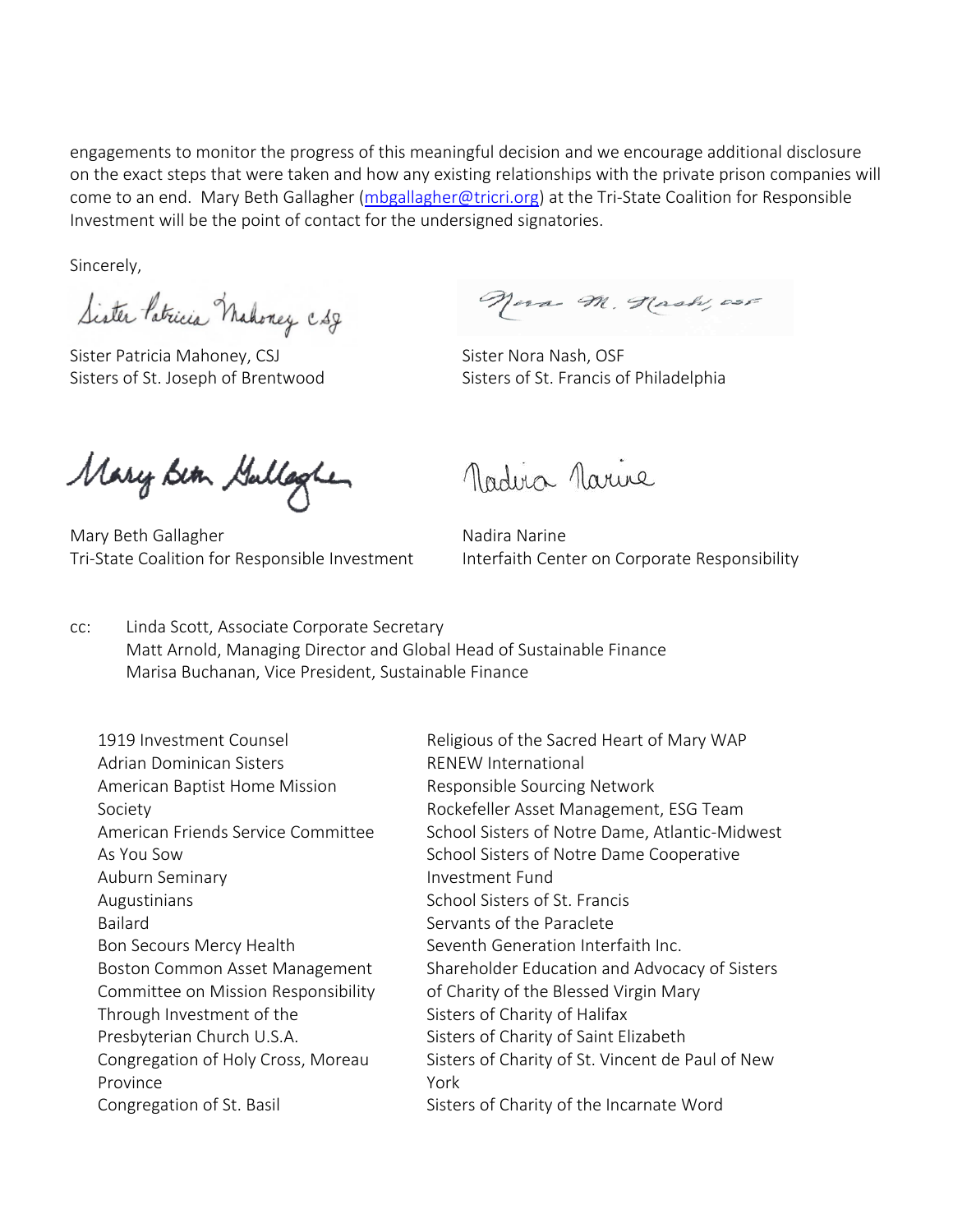INTERFAITH CENTER ON CORPORATE RESPONSIBILITY *Inspired by faith, committed to action.*



Congregation of St. Joseph Congregation of The Passion Dana Investment Advisors Daughters of Charity, Province of St. Louise Daughters of Wisdom Diocese of Springfield, IL Dominican Sisters Dominican Sisters ~ Grand Rapids Dominican Sisters of Hope Dominican Sisters of San Rafael Dominican Sisters of Springfield, IL Everence and the Praxis Mutual Funds Felician Sisters of North America Franciscan Sisters of Allegany NY Franciscan Sisters of Perpetual Adoration (FSPA) Franciscan Sisters of the Atonement Friends Fiduciary Corporation General Board of Global Ministries, the United Methodist Church Grey Nuns of the Sacred Heart Greenvest Institute of Christian Doctrine Marist Fathers and Brothers Maryknoll Fathers and Brothers Mercy Investment Services, Inc. Mennonite Education Agency Midwest Coalition for Responsible Investment Missionary Oblates of Mary Immaculate Mount St Scholastica (Atchison KS) Newground Social Investment Northwest Coalition for Responsible Investment Oneida Nation - Trust Priests of the Sacred Heart, U.S. Province

Sisters of the Humility of Mary Sisters of Mary Reparatrix Sisters of Notre Dame de Namur Base Communities Charitable Trust Sisters of Notre Dame de Namur Sisters of Providence - MJP Sisters of Providence, Mother Joseph Sisters of St. Dominic, Amityville Sisters of St. Dominic Blauvelt, New York Sisters of St. Dominic of Caldwell NJ Sisters of St. Francis Charitable Trust Sisters of St. Francis of Philadelphia Sisters of St. Francis, Rochester, MN Sisters of St. Joseph of Boston Sisters of St. Joseph of Brentwood Sisters of St. Joseph of Chestnut Hill, Philadelphia, PA Sisters of St. Joseph of Carondelet: Albany Province Sisters of St. Joseph of Orange Sisters of St. Joseph of Peace Sisters of St. Joseph of Springfield Sisters of the Good Shepherd Sisters of the Order of St. Dominic Sisters of the Presentation Sisters of the Presentation of the BVM Skye Advisors LLC Socially Responsible Investment Coalition Society of St. Ursula (Us Region) Society of the Holy Child Jesus Sonen Capital SRI Committee Sisters of St. Dominic, Racine Dominicans Stardust The Nathan Cummings Foundation Trillium Asset Management LLC Tri-State Coalition for Responsible Investment T'ruah: The Rabbinic Call for Human Rights Unitarian Universalist Association United Methodist Women